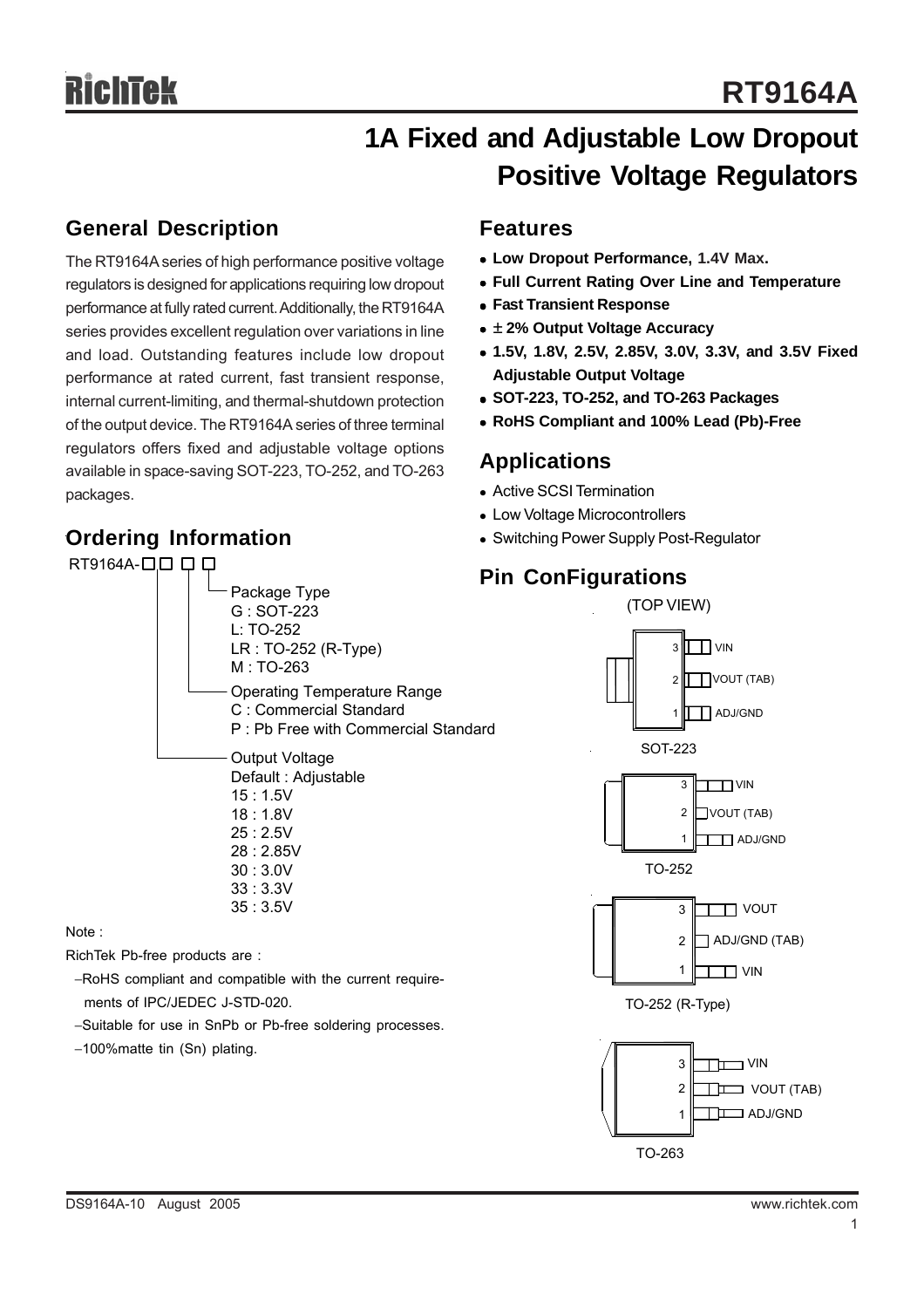## **Typical Application Circuit**



(1)  $C_{IN}$  needed if device is far from filter capacitors. (2)  $C_{\text{OUT}}$  required for stability.





(1)  $C_{\text{IN}}$  needed if device is far from filter capacitors. (2)  $C<sub>OUT</sub>$  required for stability.





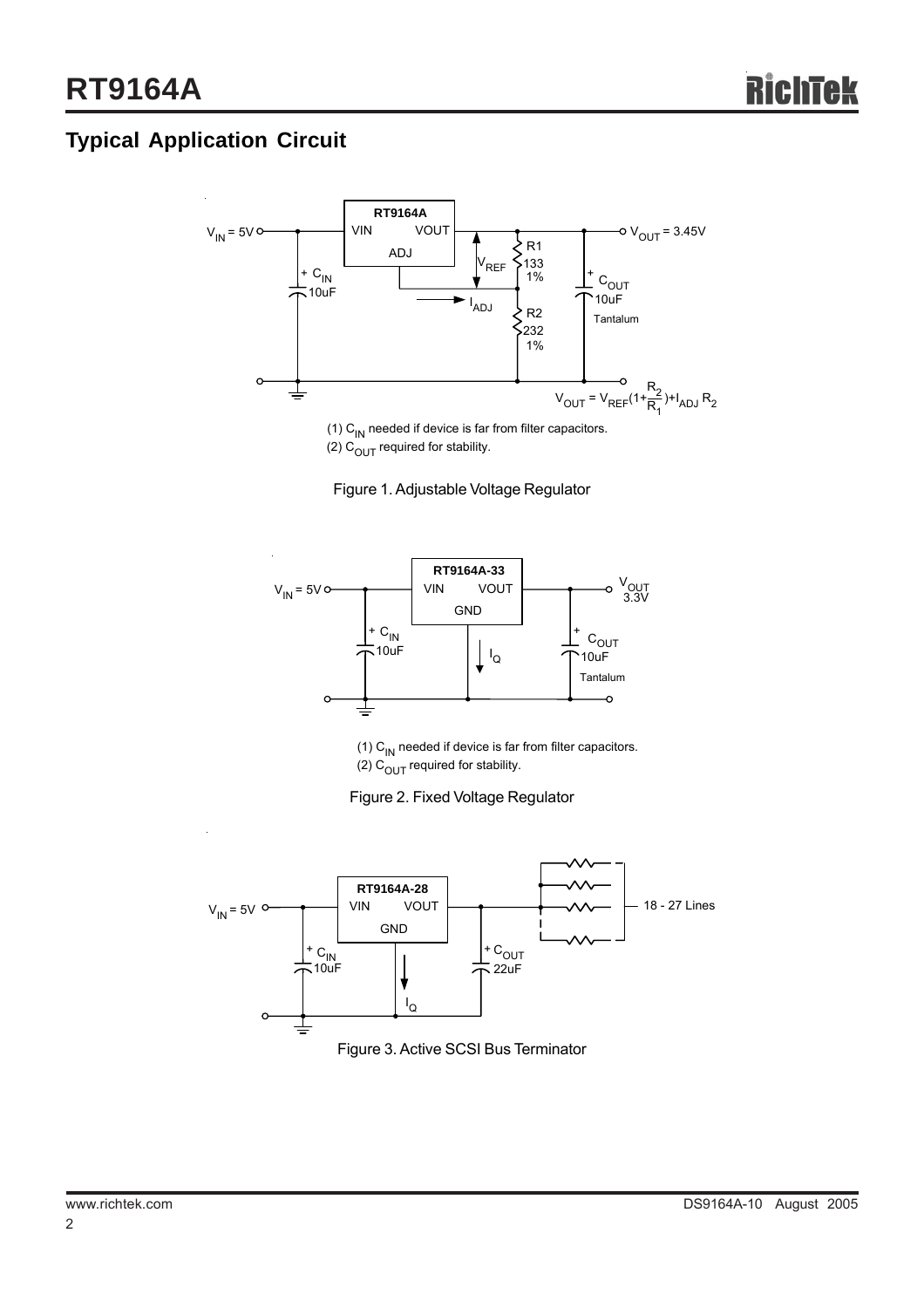## **Function Block Diagram**



## **Functional Pin Description**

| <b>Pin Name</b> | <b>Pin Function</b>            |  |  |  |
|-----------------|--------------------------------|--|--|--|
| ADJ/GND         | <b>Adjust Output or Ground</b> |  |  |  |
| <b>VOUT</b>     | Output Voltage                 |  |  |  |
| VIN             | Power Input                    |  |  |  |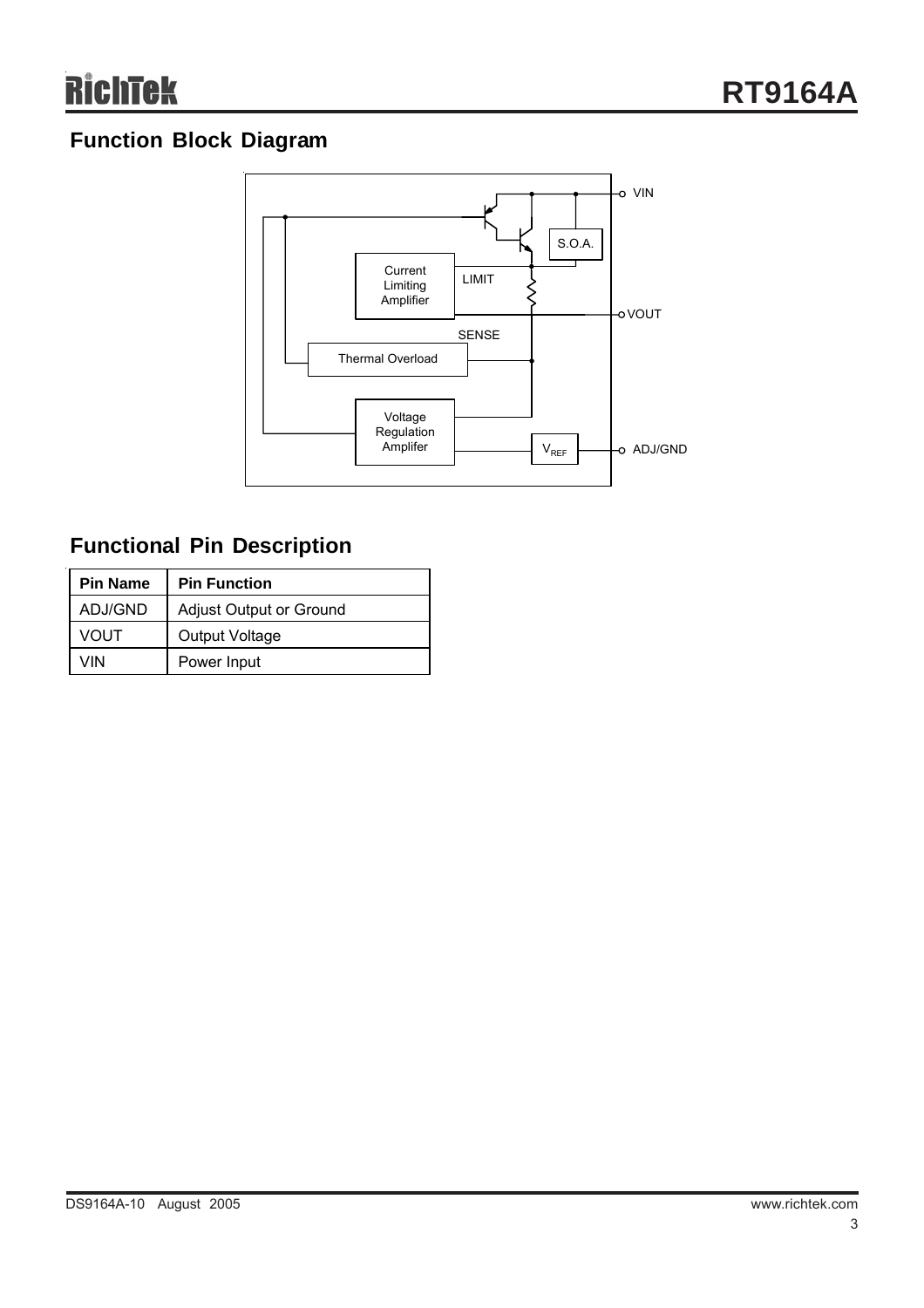## **Absolute Maximum Ratings** (Note 1)

| • Power Dissipation, $P_D @ T_A = 25^{\circ}C$      |  |
|-----------------------------------------------------|--|
|                                                     |  |
|                                                     |  |
|                                                     |  |
| • Package Thermal Resistance (Note 6)               |  |
|                                                     |  |
|                                                     |  |
|                                                     |  |
|                                                     |  |
|                                                     |  |
|                                                     |  |
|                                                     |  |
|                                                     |  |
|                                                     |  |
| • ESD Susceptibility (Note 2)                       |  |
|                                                     |  |
|                                                     |  |
| <b>Recommended Operating Conditions</b><br>(Note 3) |  |

#### **Electrical Characteristics**

 $(T_A = 25^{\circ}C$ , unless otherwise specified)

|                               | Symbol<br><b>Test Conditions</b><br><b>Parameter</b> |                                 |                                                                          | Min            | <b>Typ</b> | Max   | <b>Units</b> |
|-------------------------------|------------------------------------------------------|---------------------------------|--------------------------------------------------------------------------|----------------|------------|-------|--------------|
| Reference Voltage<br>(Note 4) | <b>RT9164A</b>                                       | VREF                            | $I_{OUT}$ = 10mA, $(V_{IN}$ - $V_{OUT})$ = 2V,<br>$T_A$ = 25°C           | 1.256<br>1.243 |            | 1.281 | $\vee$       |
|                               |                                                      |                                 | 10mA < $I_{OUT}$ < 1.0A,<br>$1.5V < V_{IN}$ - $V_{OUT} < 10V$            | 1.231          | 1.256      | 1.294 | $\vee$       |
|                               |                                                      |                                 | $I_{OUT}$ = 10mA, $V_{IN}$ = 3.3V, T <sub>J</sub> = 25°C                 | 1.485          | 1.5        | 1.53  |              |
|                               | RT9164A-15                                           |                                 | $10mA < I_{OUT} < 1.0A$ , $3.3V < V_{IN} < 10V$                          | 1.470          | 1.5        | 1.55  |              |
|                               |                                                      | RT9164A-18<br>RT9164A-25   VOUT | $I_{\text{OUT}}$ = 10mA, $V_{\text{IN}}$ = 3.3V, T <sub>J</sub> = 25 °C  | 1.797          | 1.815      | 1.85  |              |
|                               |                                                      |                                 | 10mA < $I_{OUT}$ < 1.0A, 3.3V < $V_{IN}$ < 10V                           | 1.779          | 1.815      | 1.87  | $\vee$       |
| Output Voltage                |                                                      |                                 | $I_{\text{OUT}}$ = 10mA, $V_{\text{IN}}$ = 4.0V, T <sub>J</sub> = 25 °C  | 2.475          | 2.500      | 2.550 |              |
| (Note 4)                      |                                                      |                                 | $10mA < I_{OUT} < 1.0A, 4.0V < V_{IN} < 10V$                             | 2.450          | 2.500      | 2.575 |              |
|                               | RT9164A-28                                           |                                 | $I_{\text{OUT}}$ = 10mA, $V_{\text{IN}}$ = 4.25V, T <sub>J</sub> = 25 °C | 2.822          | 2.850      | 2.910 |              |
|                               |                                                      |                                 | 10mA < $I_{OUT}$ < 1.0A, 4.25V < $V_{IN}$ < 10V 2.793                    |                | 2.850      | 2.936 |              |
|                               |                                                      |                                 | $I_{\text{OUT}}$ = 10mA, $V_{\text{IN}}$ = 4.5V, T <sub>J</sub> = 25 °C  | 2.970          | 3.000      | 3.060 |              |
|                               | RT9164A-30                                           |                                 | 10mA < $I_{OUT}$ < 1.0A, 4.5V < $V_{IN}$ < 10V                           | 2.940          | 3.000      | 3.090 |              |

 *To be continued*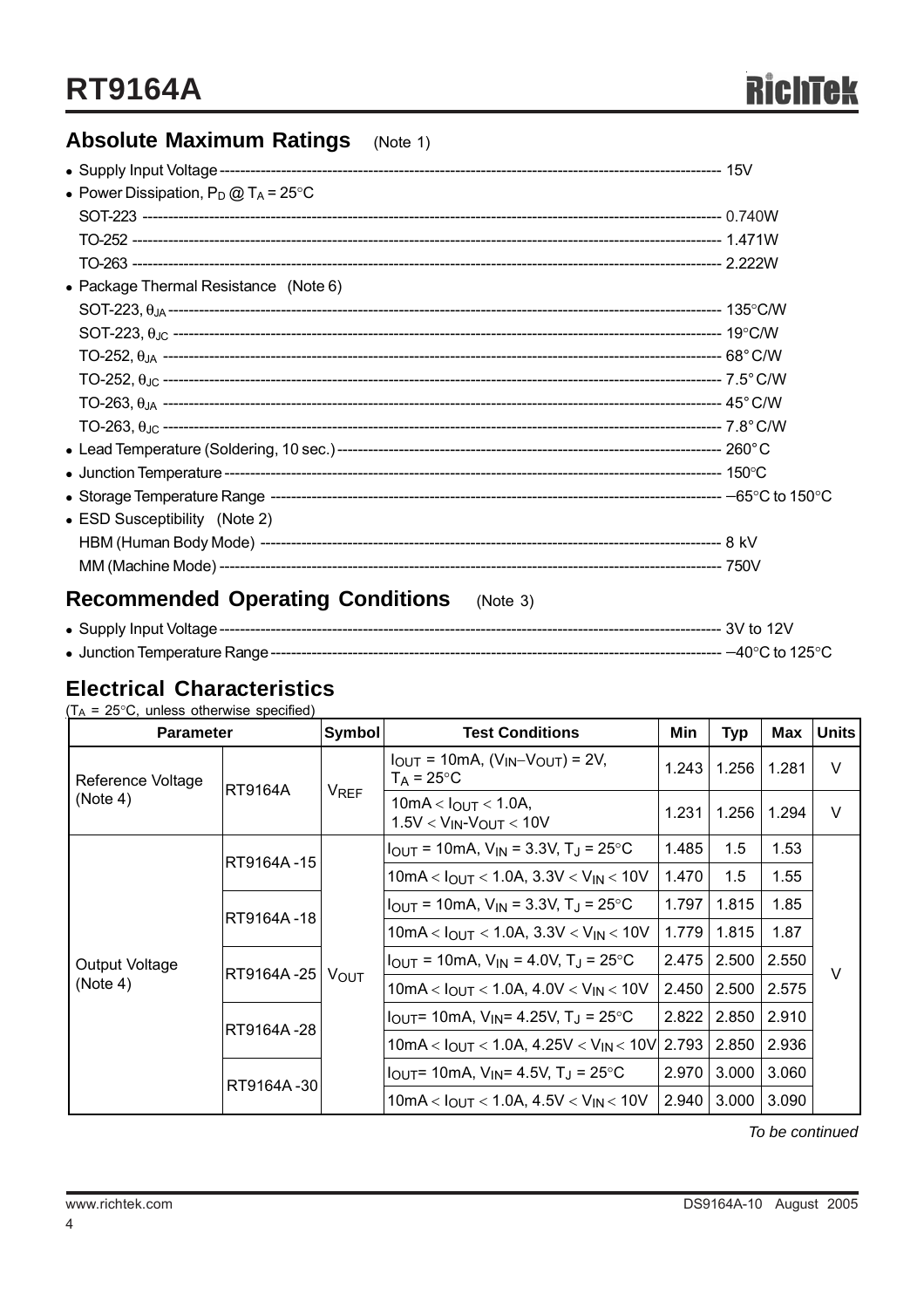# **RichTek**

| <b>Parameter</b>                               |                | Symbol                   | <b>Test Conditions</b>                                                       | Min                                   | <b>Typ</b>        | Max  | <b>Units</b> |
|------------------------------------------------|----------------|--------------------------|------------------------------------------------------------------------------|---------------------------------------|-------------------|------|--------------|
| Output Voltage                                 | RT9164A-33     | <b>VOUT</b>              | $I_{OUT}$ = 10mA, $V_{IN}$ = 4.75V, T <sub>J</sub> = 25°C                    |                                       | 3.267 3.300 3.365 |      |              |
|                                                |                |                          | 10mA < $I_{OUT}$ < 1.0A, 4.75V < $V_{IN}$ < 10V 3.234 3.300 3.400            |                                       |                   |      | $\vee$       |
| (Note 4)                                       |                |                          | $I_{OUT}$ = 10mA, $V_{IN}$ = 5V, T <sub>J</sub> = 25°C                       |                                       | 3.465 3.500 3.570 |      |              |
|                                                | RT9164A-35     |                          | 10mA < $I_{OUT}$ < 1.0A, 5.0V < $V_{IN}$ < 10V                               |                                       | 3.430 3.500 3.605 |      |              |
|                                                | <b>RT9164A</b> |                          | $IOUT = 10mA,$<br>$1.5V \leq V_{IN} - V_{OUT} \leq 10V$                      | --                                    | 0.1               | 0.3  | $\%$         |
|                                                | RT9164A-15     |                          | $I_{OUT}$ = 10mA, 3.3V $\leq$ V <sub>IN</sub> $\leq$ 15V                     | $\overline{\phantom{a}}$              | 1                 | 6    | mV           |
|                                                | RT9164A-18     |                          | $I_{OUT}$ = 10mA, 3.3V $\leq$ V <sub>IN</sub> $\leq$ 15V                     | $\hspace{0.05cm}$ – $\hspace{0.05cm}$ | 1                 | 6    | mV           |
| Line Regulation<br>(Note 4)                    | RT9164A-25     | <b>AVLINE</b>            | $I_{OUT}$ = 10mA, 4.0V $\leq$ V <sub>IN</sub> $\leq$ 15V                     | $\overline{\phantom{a}}$              | 1                 | 6    | mV           |
|                                                | RT9164A-28     |                          | $I_{OUT}$ = 10mA, 4.25V $\leq$ V <sub>IN</sub> $\leq$ 15V                    | $-$                                   | 1                 | 6    | mV           |
|                                                | RT9164A-30     |                          | $I_{OUT}$ = 10mA, 4.5V $\leq$ V <sub>IN</sub> $\leq$ 15V                     | $\overline{\phantom{a}}$              | 1                 | 6    | mV           |
|                                                | RT9164A-33     |                          | $I_{OUT}$ = 10mA, 4.75V $\leq$ V <sub>IN</sub> $\leq$ 15V                    | --                                    | 1                 | 6    | mV           |
|                                                | RT9164A-35     |                          | $I_{OUT}$ = 10mA, 5.0V $\leq$ V <sub>IN</sub> $\leq$ 15V                     | $\overline{\phantom{a}}$              | 1                 | 6    | mV           |
|                                                | <b>RT9164A</b> | $\Delta V_{\text{LOAD}}$ | $(V_{IN}-V_{OUT})$ = 3V, 10mA $\leq$ I $_{OUT}$ $\leq$ 1.0A                  | $\overline{\phantom{a}}$              | 0.2               | 0.4  | %            |
|                                                | RT9164A-15     |                          | $V_{IN}$ = 3.3V, 10mA ≤ $I_{OUT}$ ≤ 1.0A                                     | $\overline{\phantom{a}}$              | 1                 | 10   | mV           |
|                                                | RT9164A-18     |                          | $V_{IN}$ = 3.3V, 10mA $\leq$ I $_{OUT}$ $\leq$ 1.0A                          | --                                    | 1                 | 10   | mV           |
| Load Regulation                                | RT9164A-25     |                          | $V_{IN}$ = 4.0V, 10mA $\leq$ I $_{OUT}$ $\leq$ 1.0A                          | $-$                                   | 1                 | 10   | mV           |
| (Note 4)                                       | RT9164A-28     |                          | $V_{IN}$ = 4.25V, 10mA $\leq$ I $_{OUT}$ $\leq$ 1.0A                         | $\overline{a}$                        | 1                 | 10   | mV           |
|                                                | RT9164A-30     |                          | $V_{IN}$ = 4.5V, 10mA $\leq$ I $_{OUT}$ $\leq$ 1.0A                          | --                                    | 1                 | 12   | mV           |
|                                                | RT9164A-33     |                          | $V_{IN}$ = 4.75V, 10mA $\leq$ I $_{OUT}$ $\leq$ 1.0A                         | $\overline{\phantom{a}}$              | 1                 | 12   | mV           |
|                                                | RT9164A-35     |                          | $V_{IN}$ = 5.0V, 10mA $\leq$ I $_{OUT}$ $\leq$ 1.0A                          | $\overline{\phantom{a}}$              | 1                 | 15   | mV           |
| Dropout Voltage                                | (Note 5)       | V <sub>DROP</sub>        | $IOUT = 500mA$                                                               | --                                    | 1.15              | 1.25 | $\vee$       |
|                                                |                |                          | $I_{OUT} = 1.0A$                                                             | $\hspace{0.05cm}$ – $\hspace{0.05cm}$ | 1.3               | 1.4  | V            |
| <b>Current Limit</b>                           |                | <b>ILIM</b>              | $V_{IN} = 5V$                                                                | 1.0                                   | 1.8               |      | A            |
| Minimum Load Current RT9164A                   |                |                          | $(V_{IN}-V_{OUT}) = 2V$                                                      |                                       | 5                 | 10   | mA           |
| RT9164A-XXII <sub>Q</sub><br>Quiescent Current |                |                          | $V_{IN} = 5V$                                                                | $-$                                   | 5                 | 10   | mA           |
| <b>Ripple Rejection</b>                        |                | <b>PSRR</b>              | $f_{RIPPLE}$ = 120Hz,<br>$(V_{IN} - V_{OUT}) = 2V$ , $V_{RIPPLE} = 1V_{P-P}$ | --                                    | 72                | --   | dB           |
| <b>Adjust Pin Current</b>                      |                | ladj                     |                                                                              | $\overline{\phantom{a}}$              | 65                | 120  | μA           |
| <b>Adjust Pin Current Change</b>               |                | $\Delta I_{ADJ}$         | 10mA ≤ $I_{OUT}$ ≤ 1.0A, $V_{IN}$ = 5V                                       | $\overline{\phantom{a}}$              | 0.2               | 5    | μA           |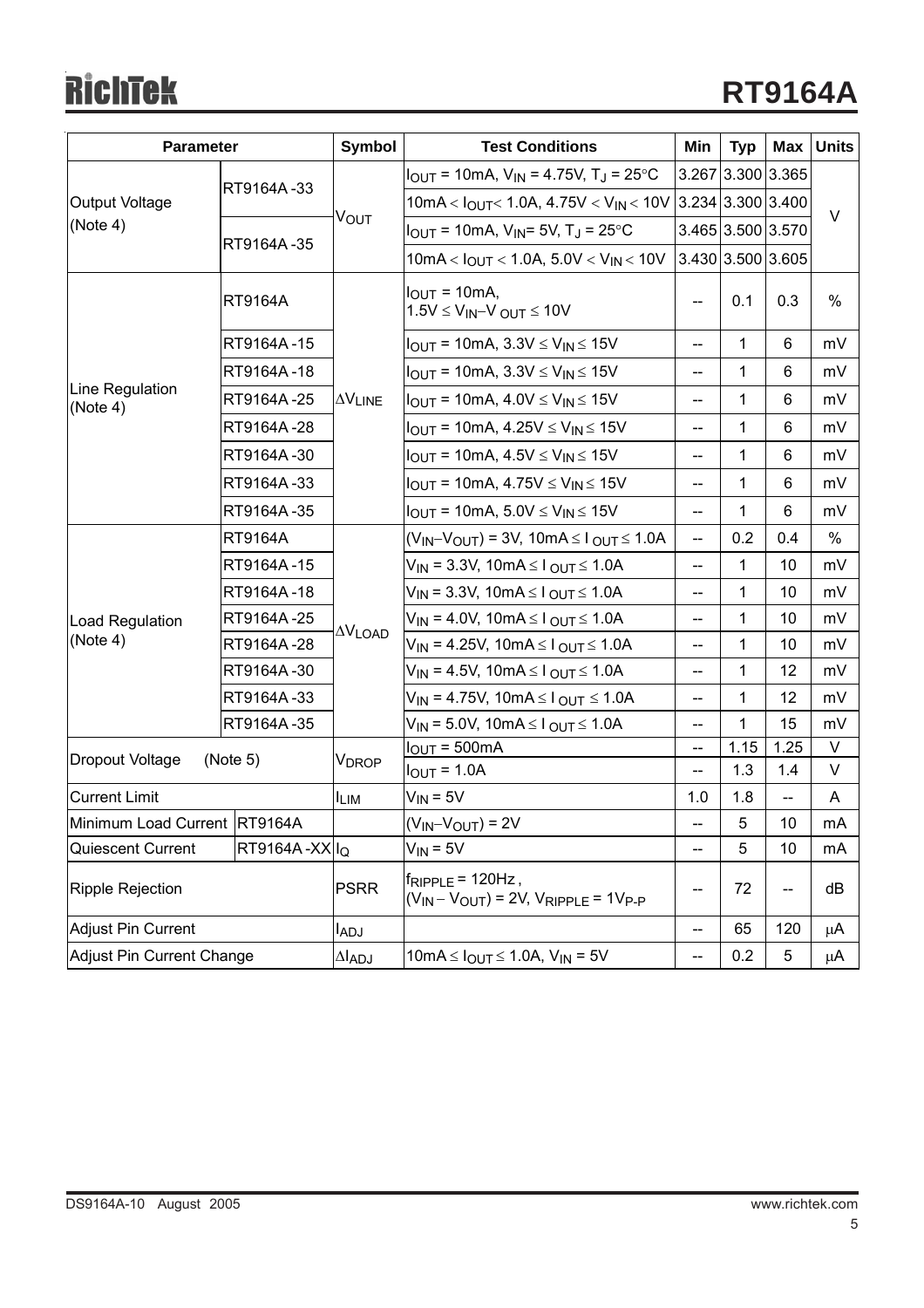## **RT9164A**

- **Note 1.** Stresses listed as the above "Absolute Maximum Ratings" may cause permanent damage to the device. These are for stress ratings. Functional operation of the device at these or any other conditions beyond those indicated in the operational sections of the specifications is not implied. Exposure to absolute maximum rating conditions for extended periods may remain possibility to affect device reliability.
- **Note 2.** Devices are ESD sensitive. Handling precaution recommended.
- **Note 3.** The device is not guaranteed to function outside its operating conditions.
- **Note 4.** Low duty cycle pulse testing with Kelvin connections.
- **Note 5.** The dropout voltage is defined as V<sub>IN</sub> -V<sub>OUT</sub>, which is measured when V<sub>OUT</sub> is V<sub>OUT(NORMAL)</sub> − 100mV.
- **Note 6.** θ<sub>JA</sub> is measured in the natural convection at T<sub>A</sub> = 25°C on a low effective thermal conductivity test board of JEDEC 51-3 thermal measurement standard. The case point of  $\theta_{\text{JC}}$  is on the center of the exposed pad. The pad size is 6mm $^2$  on SOT-223 packages, 100mm $^2$  on TO-252 packages, 125mm $^2$  on TO-263 packages.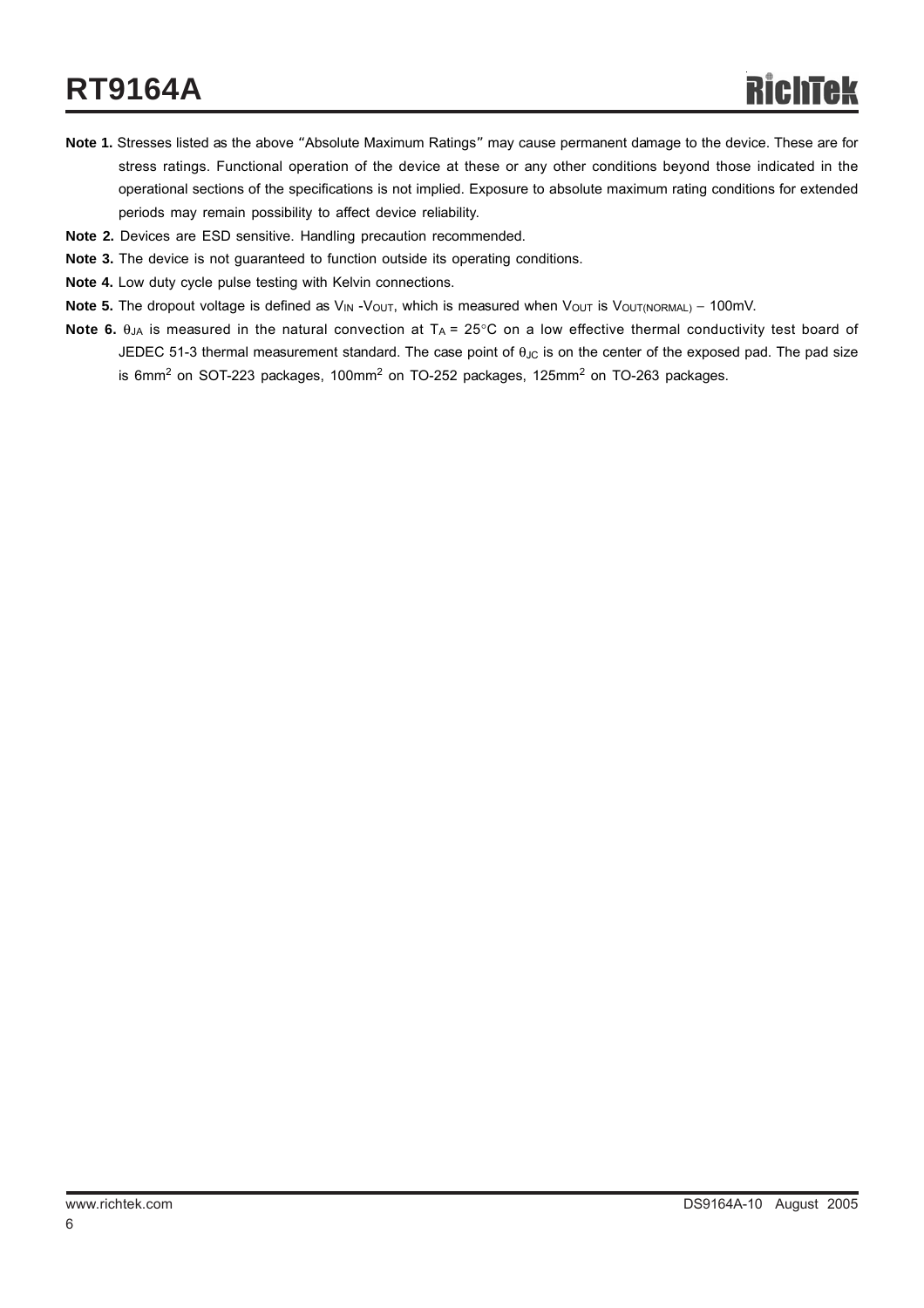## **Typical Operating Characteristics**









**Quiescent Current vs. Temperature**





DS9164A-10 August 2005 www.richtek.com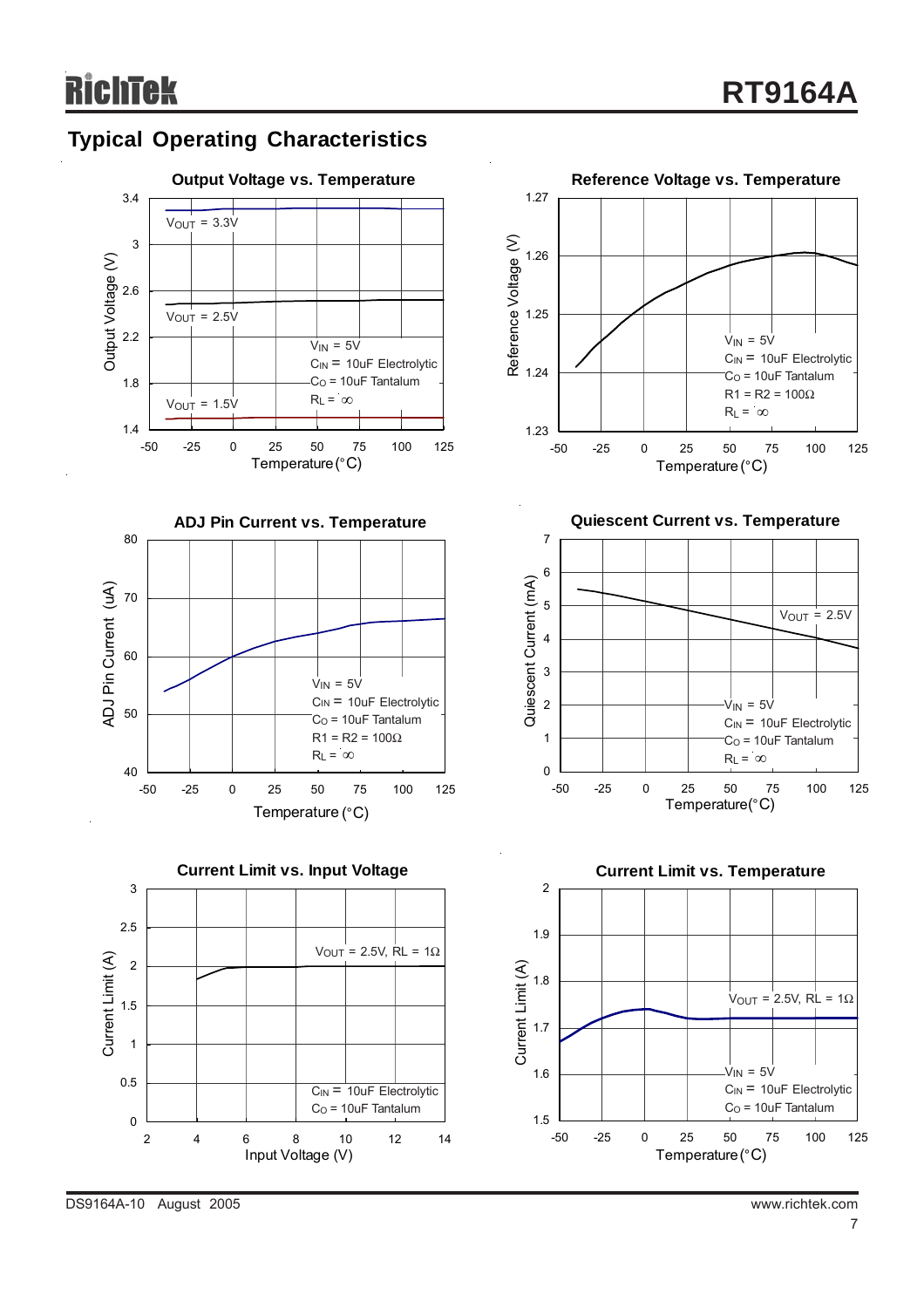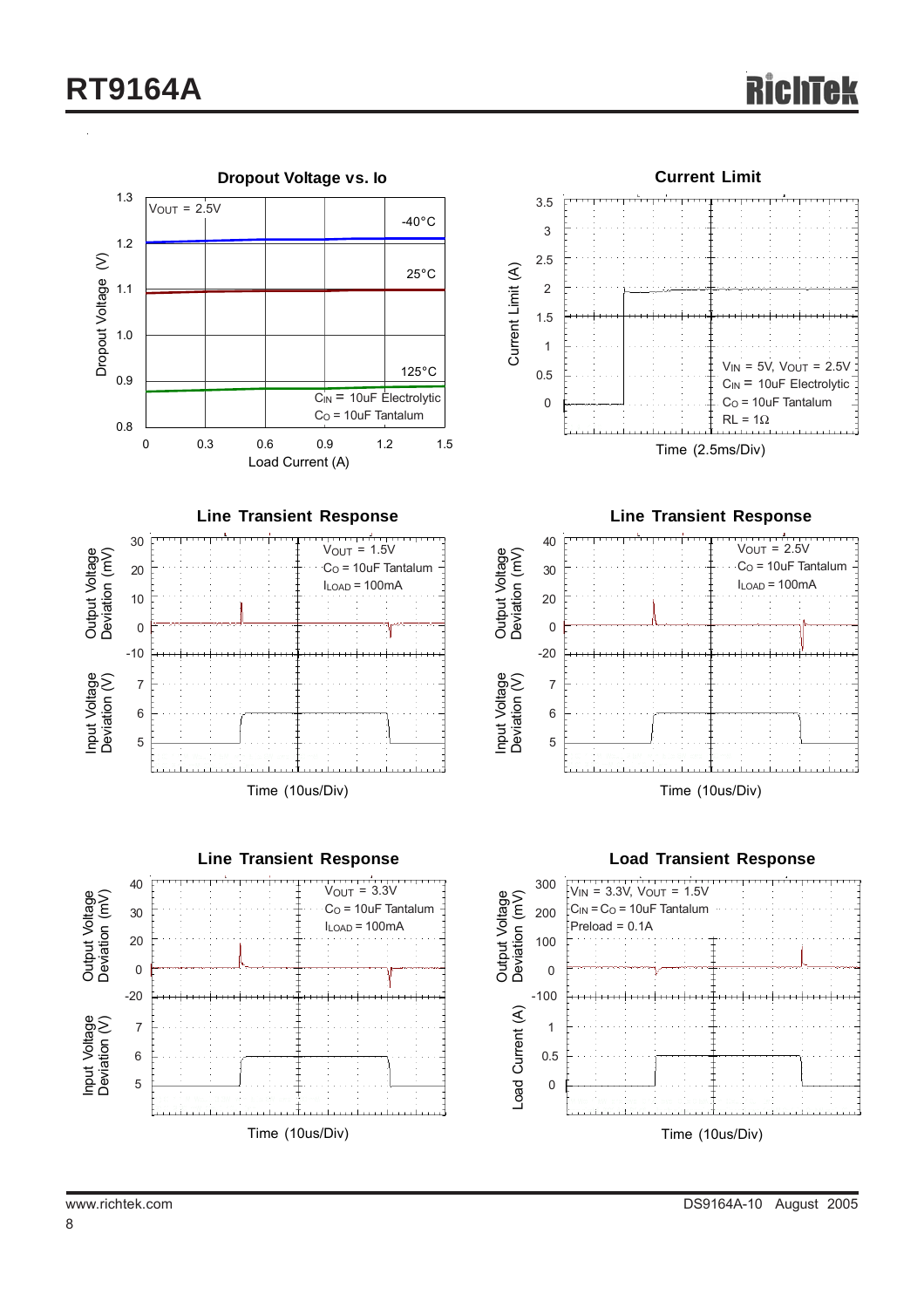







**Load Transient Response**



Time (10us/Div)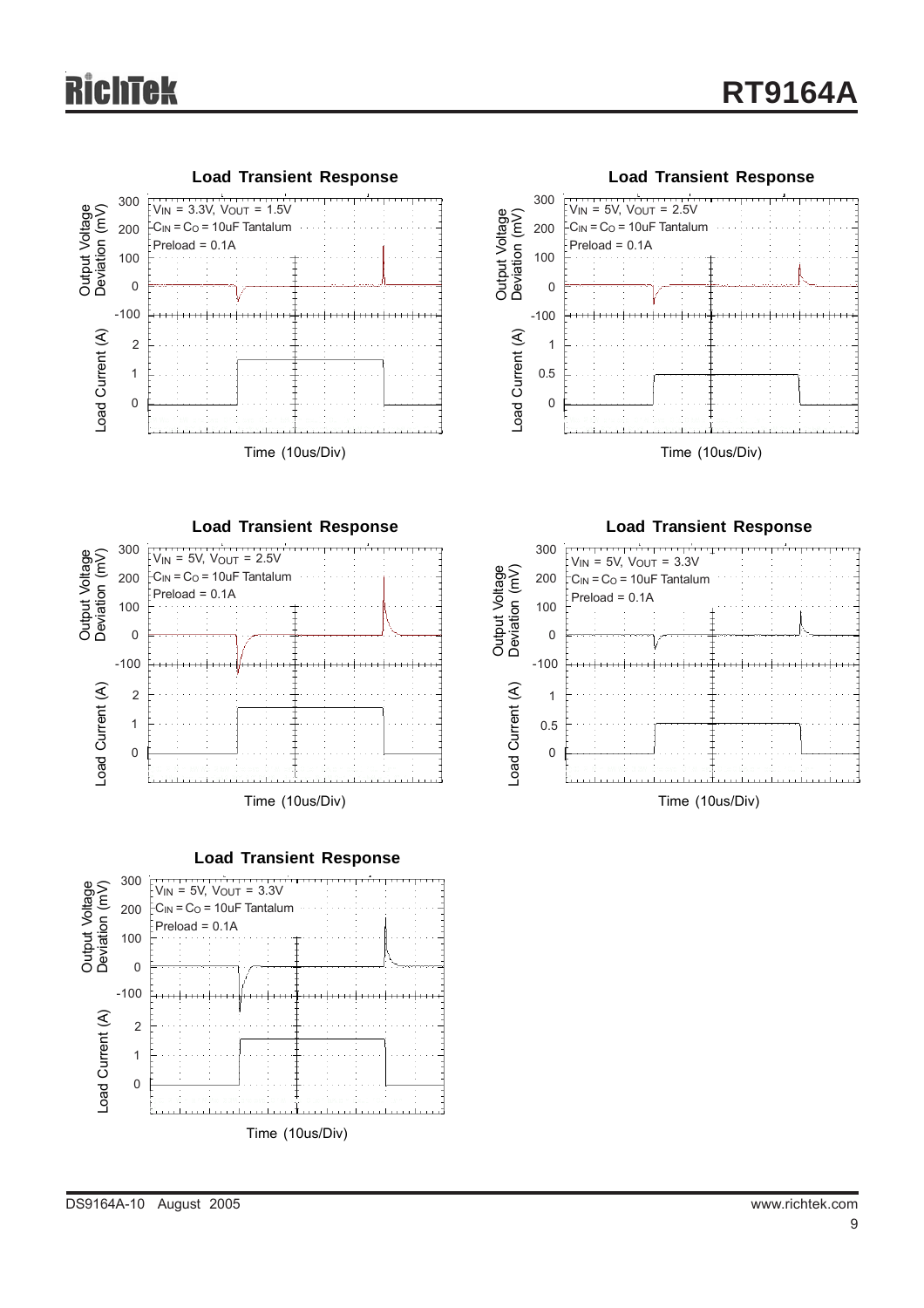## **Application Information**

#### **Output voltage adjustment**

Like most regulators, the RT9164A regulates the output by comparing the output voltage to an internally generated reference voltage. On the adjustable version as shown in Figure 4, the  $V_{REF}$  is available externally as 1.25V between  $V<sub>OUT</sub>$  and ADJ. The voltage ratio formed by R1 and R2 should be set to conduct 10mA (minimum output load). The output voltage is given by the following equation:

 $V_{\text{OUT}} = V_{\text{REF}} (1 + \frac{12}{R_1})$ 2  $\frac{\mathsf{R2}}{\mathsf{R_1}}$  ) +  $\mathsf{I}_{\mathsf{ADJ}}$  R<sub>2</sub>

On fixed versions of RT9164A, the voltage divider is provided internally.



Figure 4. Basic Adjustable Regulator

#### **Input Bypass Capacitor**

An input capacitor is recommended. A 10μF tantalum on the input is a suitable input bypassing for almost all applications.

#### **Adjust Terminal Bypass Capacitor**

The adjust terminal can be bypassed to ground with a bypass capacitor  $(C_{ADJ})$  to improve ripple rejection. This bypass capacitor prevents ripple from being amplified as the output voltage is increased. At any ripple frequency, the impedance of the  $C_{ADJ}$  should be less than R1 to prevent the ripple from being amplified:

#### $(2\pi \times f_{RIPPLE} \times C_{ADJ})$  < R1

The R1 is the resistor between the output and the adjust pin. Its value is normally in the range of 100-200Ω. For example, with R1 = 124 $\Omega$  and f<sub>RIPPLE</sub> = 120Hz, the C<sub>ADJ</sub> should be  $> 11 \mu F$ .

#### **Output Capacitor**

RT9164A requires a capacitor from  $V_{\text{OUT}}$  to GND to provide compensation feedback to the internal gain stage. This is to ensure stability at the output terminal. Typically, 10μF tantalum or 50μF aluminum electrolytic with 30m $\Omega$  to 2 $\Omega$ range capacitor is sufficient.

The output capacitor does not have a theoretical upper limit and increasing its value will increase stability.  $C_{\text{OUT}}$  = 100 $\mu$ F or more is typical for high current regulator design.



#### **Region of Stable COUT ESR vs. Load Current**

Figure 5

#### **Load Regulation**

When the adjustable regulator is used (Figure 6), the best load regulation is accomplished when the top of the resistor divider (R1) is connected directly to the output pin of the RT9164A. When so connected,  $R_P$  is not multiplied by the divider ratio. For Fixed output version, the top of R1 is internally connected to the output and ground pins can be connected to low side of the load.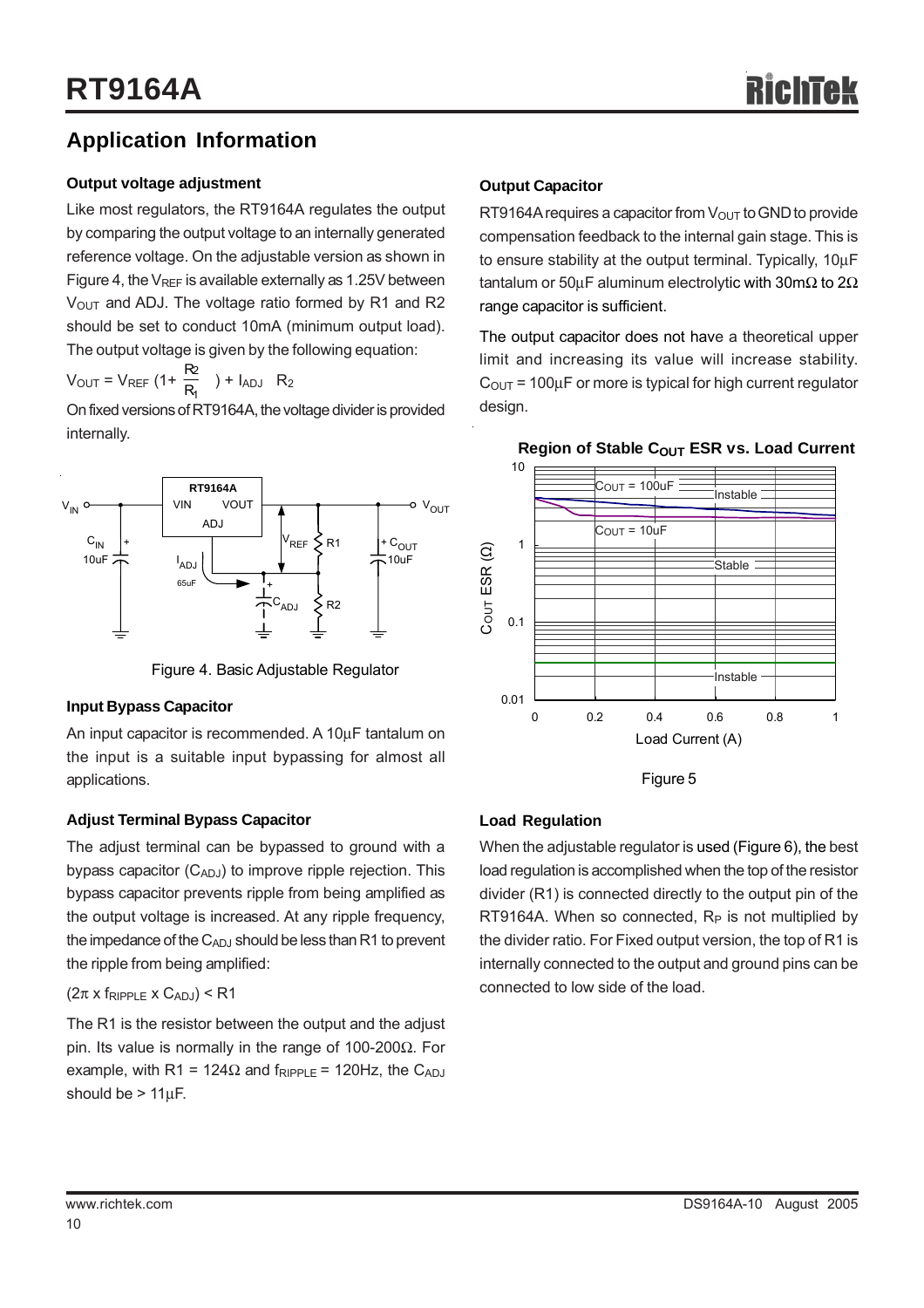

Figure 6. Best Load Regulation Using Adjustable Output Regulator

#### **Thermal Protection**

RT9164A has thermal protection which limits junction temperature to 150°C. However, device functionality is only guaranteed to a maximum junction temperature of +125°C. The power dissipation and junction temperature for RT9164A are given by

 $P_D = (V_{IN} - V_{OUT}) \times I_{OUT}$ 

 $T_{\text{JUNCTION}} = T_{\text{AMRIENT}} + (P_{\text{D}} \times \theta_{\text{IA}})$ 

**Note: THUNCTION must not exceed 125°C** 

#### **Current Limit Protection**

RT9164A is protected against overload conditions. Current protection is triggered at typically 1.8A.

#### **Thermal Consideration**

The RT9164A series contain thermal limiting circuitry designed to protect itself from over-temperature conditions. Even for normal load conditions, maximum junction temperature ratings must not be exceeded. As mention in thermal protection section, we need to consider all sources of thermal resistance between junction and ambient. It includes junction-to-case, case-to-heat-sink interface, and heat sink thermal resistance itself.

Junction-to-case thermal resistance is specified from the IC junction to the bottom of the case directly below the die. Proper mounting is required to ensure the best possible thermal flow from this area of the package to the heat sink. The case of all devices in this series is electrically connected to the output. Therefore, if the case of the device must be electrically isolated, a thermally conductive spacer is recommended.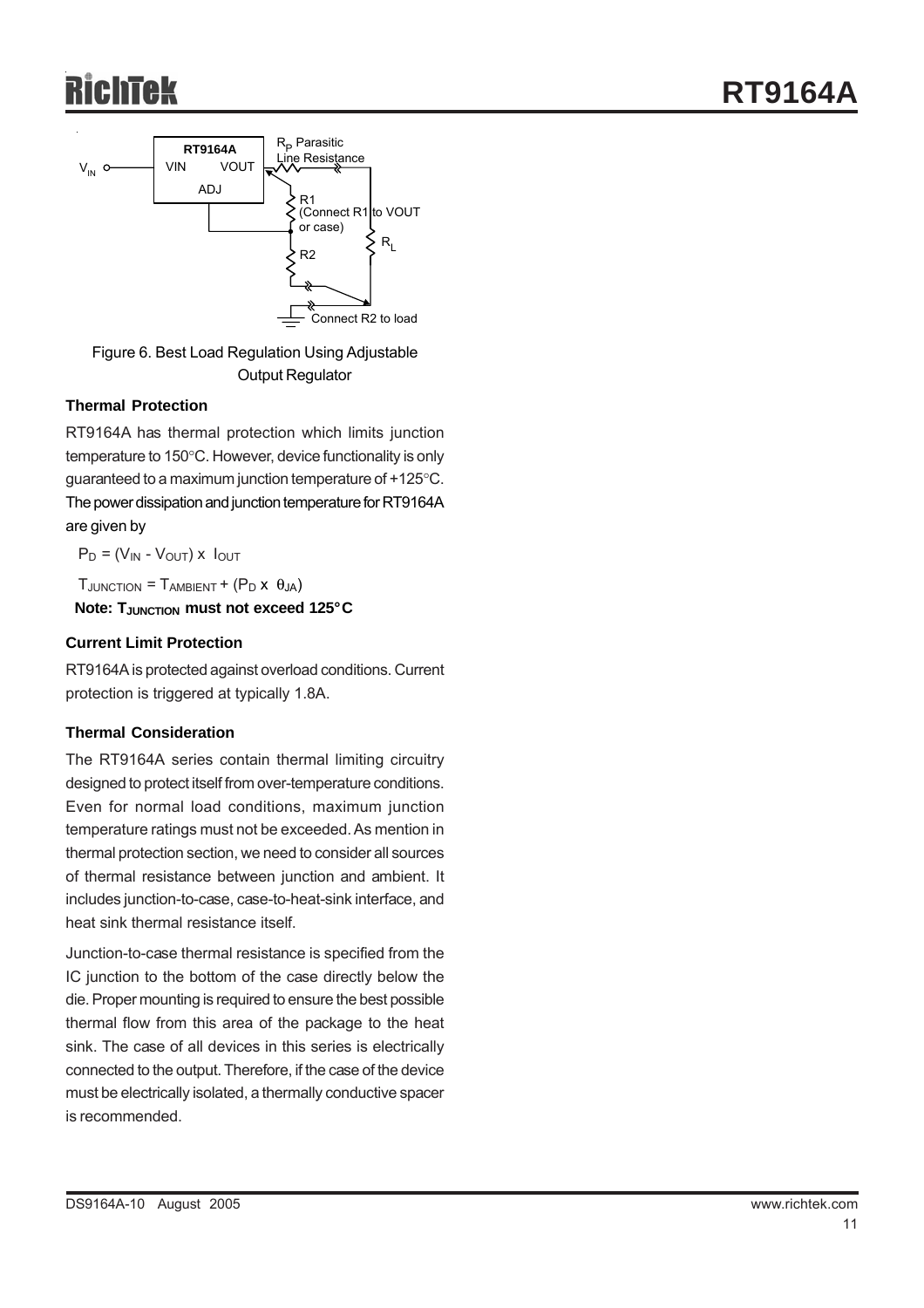## **Outline Dimension**



| <b>Symbol</b> |       | <b>Dimensions In Millimeters</b> | <b>Dimensions In Inches</b> |        |  |
|---------------|-------|----------------------------------|-----------------------------|--------|--|
|               | Min   | Max                              | Min                         | Max    |  |
| A             | 1.450 | 1.803                            | 0.057                       | 0.071  |  |
| A1            | 0.020 | 0.100                            | 0.0008                      | 0.0047 |  |
| b             | 0.610 | 0.787                            | 0.024                       | 0.031  |  |
| B             | 3.302 | 3.708                            | 0.130                       | 0.146  |  |
| C             | 6.706 | 7.290                            | 0.264                       | 0.287  |  |
| D             | 6.299 | 6.706                            | 0.248                       | 0.264  |  |
| D1            | 2.896 | 3.150                            | 0.114                       | 0.124  |  |
| e             | 2.261 | 2.362                            | 0.089                       | 0.093  |  |
| н             | 0.229 | 0.330                            | 0.009                       | 0.013  |  |
| L             | 1.550 | 1.950                            | 0.061                       | 0.077  |  |
| L1            | 0.800 | 1.100                            | 0.009                       | 0.013  |  |

**3-Lead SOT-223 Surface Mount Package**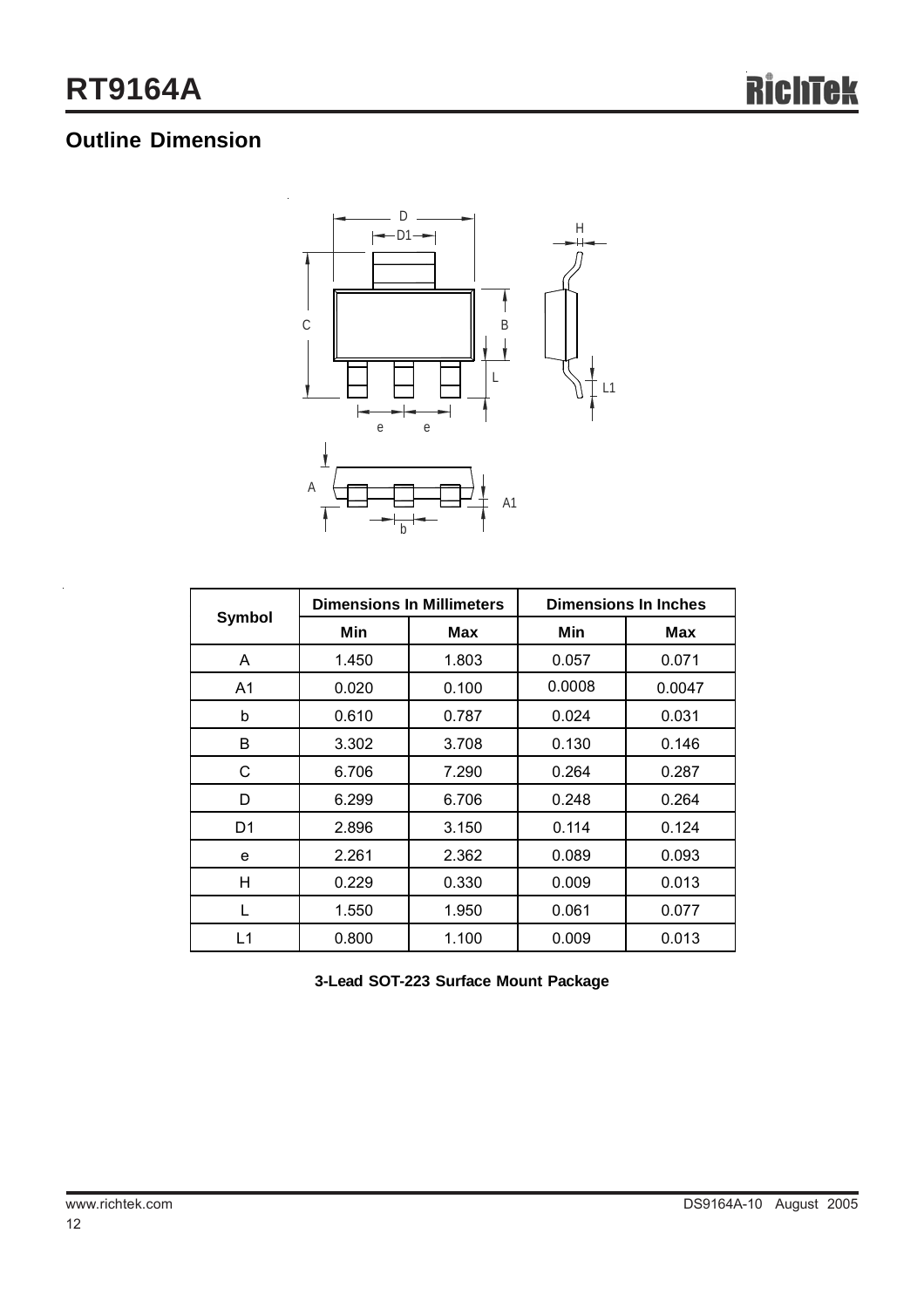S

 $\frac{1}{2}$ 

Î





|                |            | <b>Dimensions In Millimeters</b> | <b>Dimensions In Inches</b> |            |  |
|----------------|------------|----------------------------------|-----------------------------|------------|--|
| <b>Symbol</b>  | Min        | <b>Max</b>                       | Min                         | <b>Max</b> |  |
| A              | 2.184      | 2.388                            | 0.086                       | 0.094      |  |
| B              | 0.889      | 2.032                            | 0.035                       | 0.080      |  |
| b              | 0.508      | 0.889                            | 0.020                       | 0.035      |  |
| b1             |            | 1.016 Ref.                       | 0.040 Ref.                  |            |  |
| b <sub>2</sub> | 0.457      | 0.584                            | 0.018                       | 0.023      |  |
| $\mathsf{C}$   | 0.457      | 0.584                            | 0.018                       | 0.023      |  |
| D              | 6.350      | 6.731                            | 0.250                       | 0.265      |  |
| D <sub>1</sub> | 5.207      | 5.461                            | 0.205                       | 0.215      |  |
| E              | 5.334      | 6.223                            | 0.210                       | 0.245      |  |
| e              | 2.108      | 2.438                            | 0.083                       | 0.096      |  |
| L1             | 9.398      | 10.414                           | 0.370                       | 0.410      |  |
| L2             | 0.508 Ref. |                                  | 0.020 Ref.                  |            |  |
| L <sub>3</sub> | 0.635      | 1.016                            | 0.025                       | 0.040      |  |
| U              |            | 3.810 Ref.                       | 0.150 Ref.                  |            |  |
| V              | 3.048 Ref. |                                  | 0.120 Ref.                  |            |  |
| R              | 0.200      | 0.850                            | 0.008                       | 0.033      |  |
| S              | 2.500      | 3.400                            | 0.098                       | 0.134      |  |
| Τ              | 0.500      | 0.850                            | 0.020                       | 0.033      |  |

**3-Lead TO-252 Surface Mount Package**